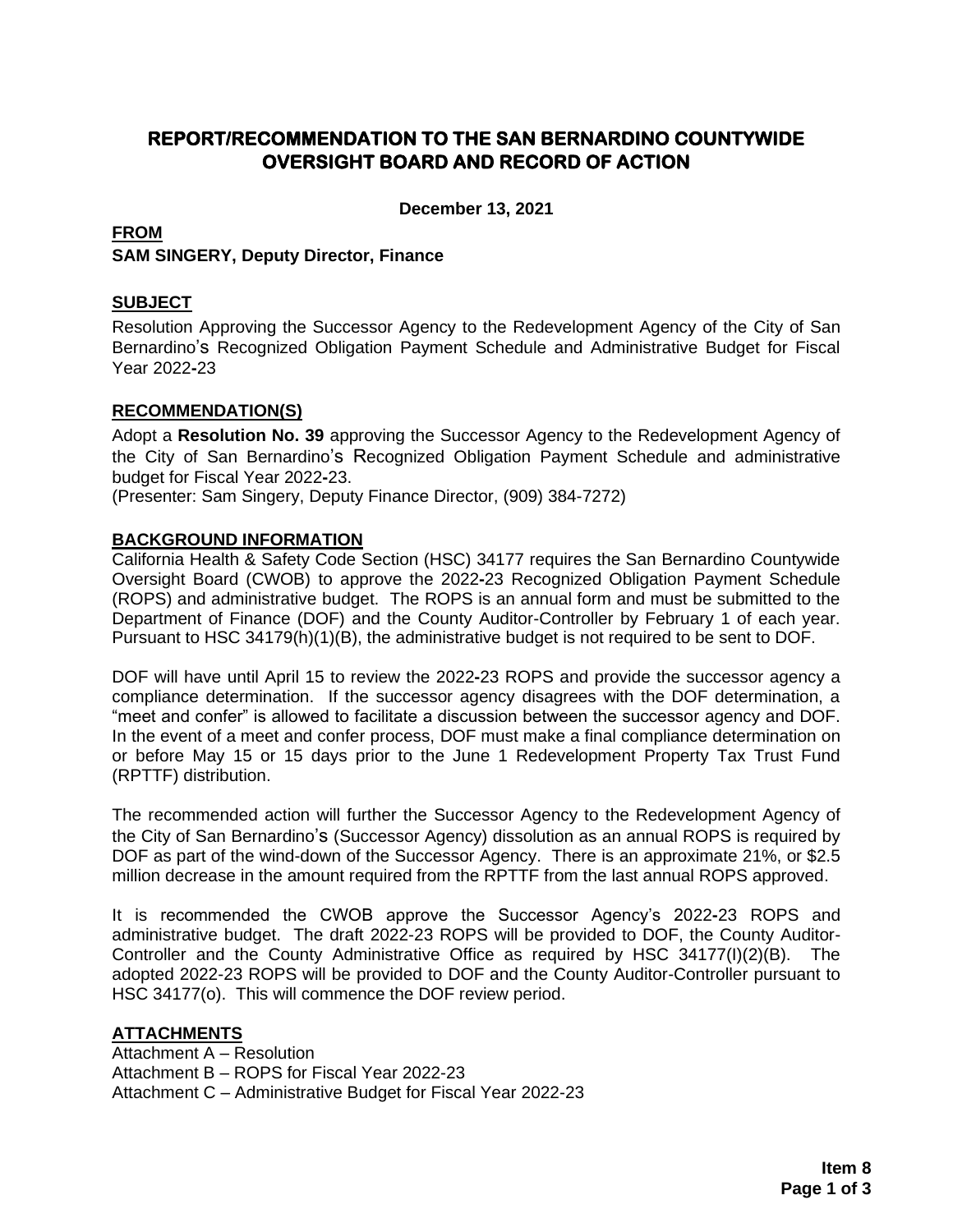**Resolution Approving the Successor Agency to the Redevelopment Agency of the City of San Bernardino's Recognized Obligation Payment Schedule and Administrative Budget for Fiscal Year 2022-23**

# **REVIEW BY OTHERS**

This item has been reviewed by Auditor-Controller/Treasurer/Tax Collector on November 23, 2021 and San Bernardino Countywide Oversight Board Legal Counsel on November 23, 2021.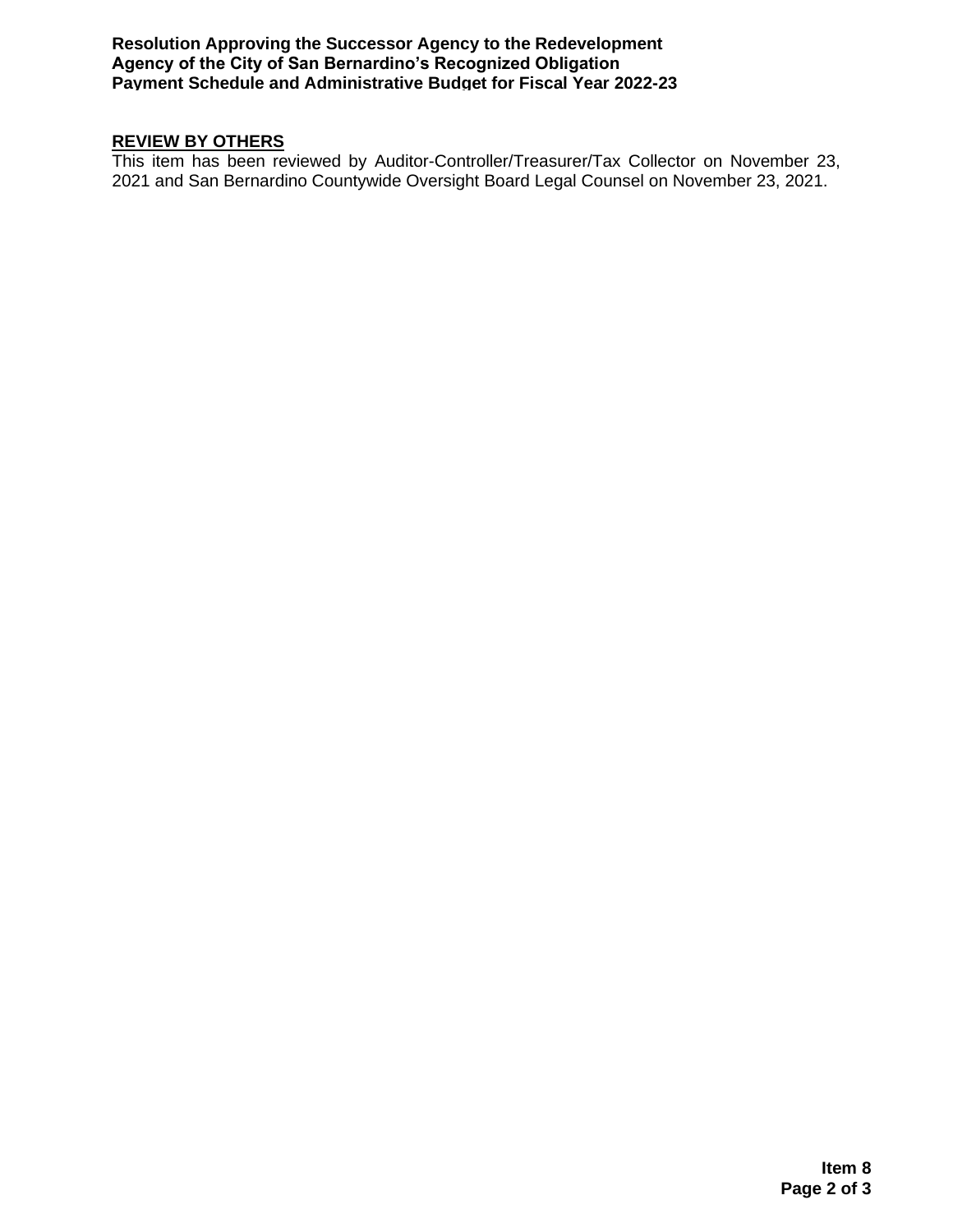**Resolution Approving the Successor Agency to the Redevelopment Agency of the City of San Bernardino's Recognized Obligation Payment Schedule and Administrative Budget for Fiscal Year 2022-23**

Record of Action of the San Bernardino Countywide Oversight Board

## **APPROVED**

Moved: David Wert Seconded: Frederick Ang Ayes: Frederick Ang, Katie Hylton, Kenneth Miller, Cindy Saks, Acquanetta Warren, David Wert Absent: Lawrence Strong

Lynna Monell, SECRETARY

BY Mona Monell

DATED: December 13, 2021



- cc: W/Resolution File - San Bernardino Countywide Oversight Board w/attach
- KS 12/16/2021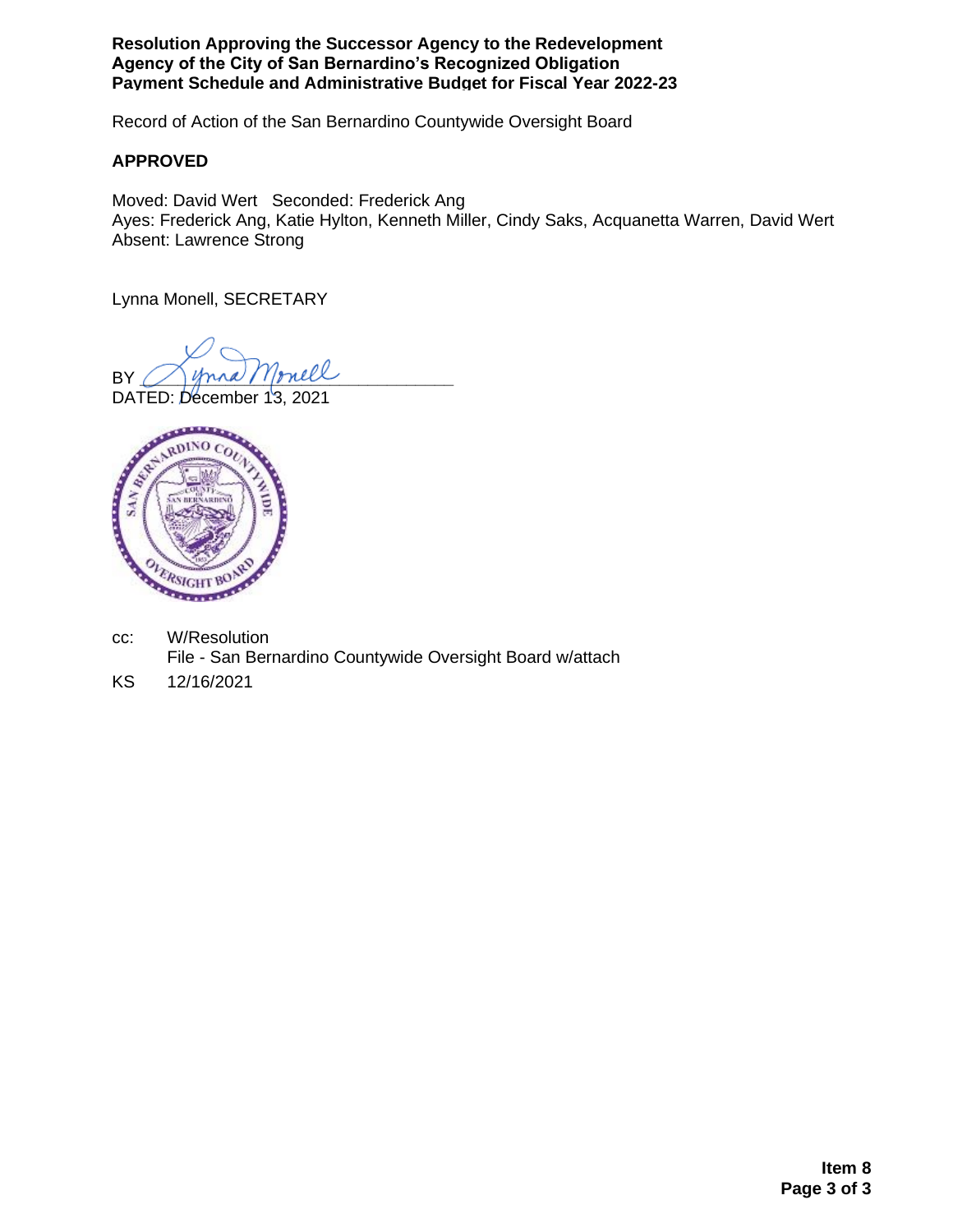#### **RESOLUTION NO. 2021-39**

#### **RESOLUTION OF THE SAN BERNARDINO COUNTYWIDE OVERSIGHT BOARD ADOPTING THE SUCCESSOR AGENCY TO THE** REDEVELOPMENT AGENCY OF CITY OF SAN BERNARDINO'S **RECOGNIZED OBLIGATION PAYMENT SCHEDULE AND ADMINISTRATIVE BUDGET FOR FISCAL YEAR 2022-23**

On Monday, December 13, 2021 on motion of San Bernardino Countywide Oversight Board Member Wert, duly seconded by San Bernardino Countywide Oversight Board Member Ang and carried, the following resolution is adopted by the San Bernardino Countywide Oversight Board, State of California.

WHEREAS, California Health and Safety Code Section (HSC) 34179(e) requires all action items of the San Bernardino Countywide Oversight Board be accomplished by resolution; and

WHEREAS, HSC 34177 requires the San Bernardino Countywide Oversight Board to approve the Recognized Obligation Payment Schedule (ROPS) and administrative budget; and

WHEREAS, pursuant to HSC 34177(o), the deadline for submitting the ROPS for Fiscal Year 2022-23 to the Department of Finance is February 1, 2022.

NOW, THEREFORE, the San Bernardino Countywide Oversight Board hereby resolves, determines and orders as follows:

Section 1. The foregoing recitals are true and correct.

Section 2. The Successor Agency to the Redevelopment Agency of City of San Bernardino's ROPS and administrative budget for Fiscal Year 2022-23 in the form presented, together with such changes thereto as may be approved by the San Bernardino Countywide Oversight Board, are hereby approved.

Section 3. This resolution shall take effect from and after the date of its passage and adoption.

PASSED AND ADOPTED by the San Bernardino Countywide Oversight Board, State of California, by the following vote:

> AYES: OVERSIGHT BOARD MEMBER: Frederick Ang, Katie Hylton, Kenneth Miller, Cindy Saks, Acquanetta Warren, David Wert

NOES: **OVERSIGHT BOARD MEMBER:** 

ABSENT: **OVERSIGHT BOARD MEMBER:** 

\* \* \* \* \*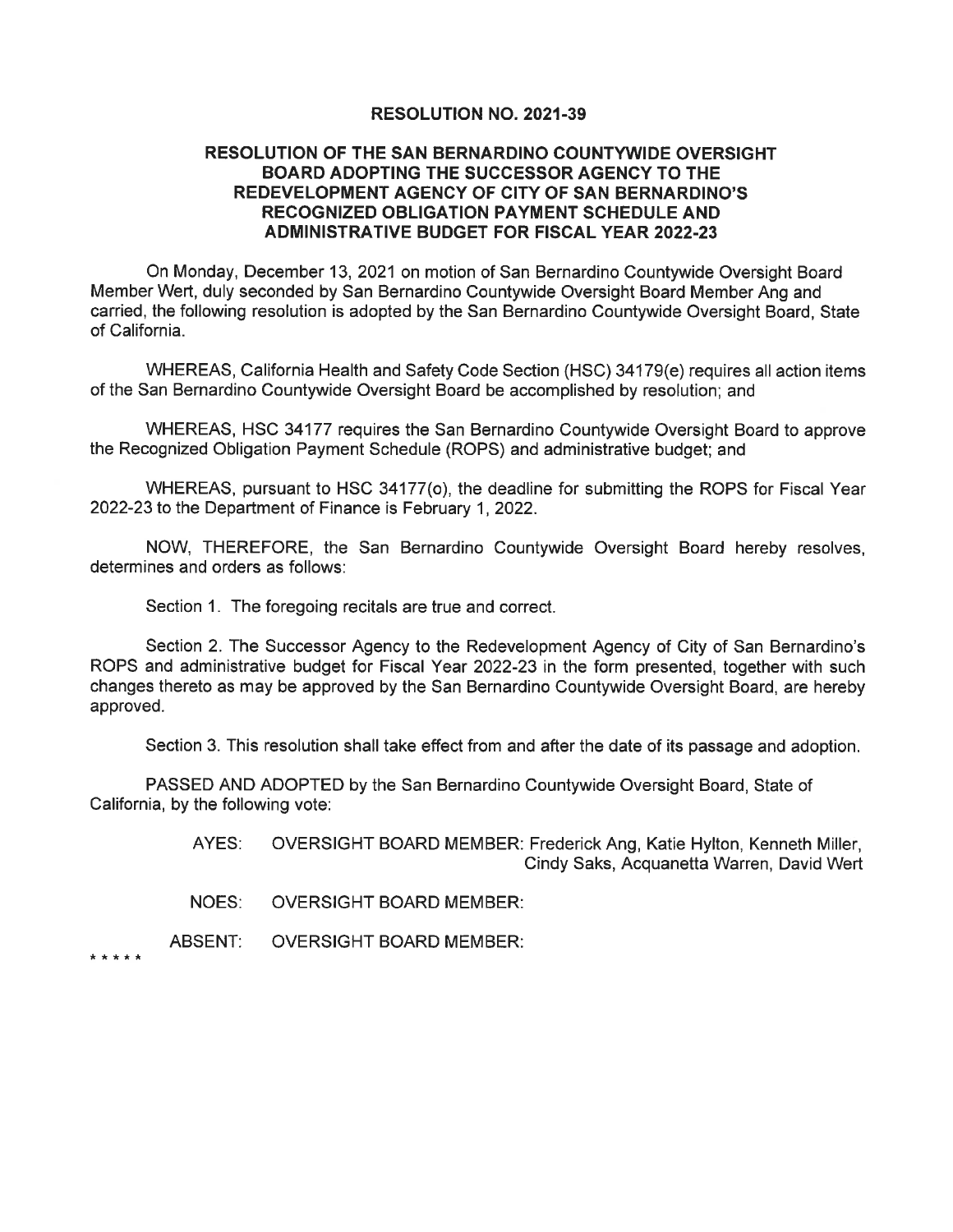**STATE OF CALIFORNIA** 

SS.

**SAN BERNARDINO COUNTY** 

I, LYNNA MONELL, Secretary to the San Bernardino Countywide Oversight Board, State of California, hereby certify the foregoing to be a full, true and correct copy of the record of the action taken by the Countywide Oversight Board, by vote of the members present, as the same appears in the Official Minutes of said Board at its meeting of December 13, 2021. #8 KS

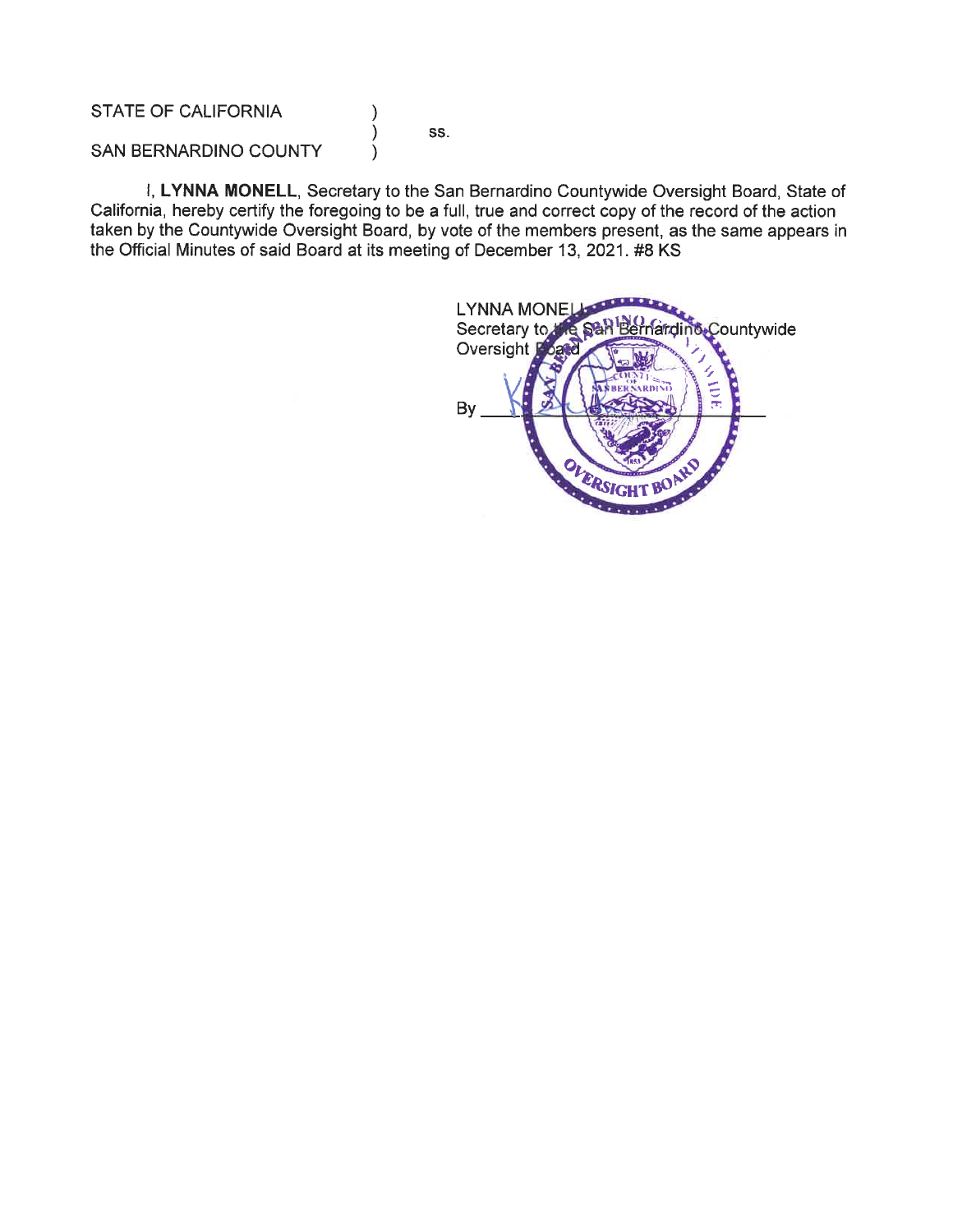# Recognized Obligation Payment Schedule (ROPS 22-23) - Summary Filed for the July 1, 2022 through June 30, 2023 Period

|                                                                            | <b>Successor Agency:</b>    | San Bernardino City                                  |                                   |                  |                          |            |
|----------------------------------------------------------------------------|-----------------------------|------------------------------------------------------|-----------------------------------|------------------|--------------------------|------------|
| County:                                                                    |                             | San Bernardino                                       |                                   |                  |                          |            |
| Current Period Requested Funding for Enforceable Obligations (ROPS Detail) |                             |                                                      | 22-23 B Total<br>(January - June) | ROPS 22-23 Total |                          |            |
| A                                                                          |                             | Enforceable Obligations Funded as Follows (B+C+D):   |                                   | $1,359,130$ \$   | $25,000 \leq$            | 1,384,130  |
| B                                                                          | <b>Bond Proceeds</b>        |                                                      |                                   | 945,545          | $\overline{\phantom{a}}$ | 945,545    |
| $\sim$<br>◡                                                                | Reserve Balance             |                                                      |                                   |                  |                          |            |
| D                                                                          | Other Funds                 |                                                      |                                   | 413,585          | 25,000                   | 438,585    |
|                                                                            |                             | Redevelopment Property Tax Trust Fund (RPTTF) (F+G): |                                   | 8,687,644 \$     | $963,615$ \$             | 9,651,258  |
|                                                                            | <b>RPTTF</b>                |                                                      |                                   | 8,607,644        | 941,015                  | 9,548,658  |
| G                                                                          | <b>Administrative RPTTF</b> |                                                      |                                   | 80,000           | 22,600                   | 102,600    |
| н                                                                          |                             | <b>Current Period Enforceable Obligations (A+E):</b> |                                   | 10,046,774 \$    | 988,615                  | 11,035,388 |

|                                                                 | David Wert        | Chairman          |  |
|-----------------------------------------------------------------|-------------------|-------------------|--|
| Certification of Oversight Board Chairman:                      | Name              | Title             |  |
| Pursuant to Section 34177 (o) of the Health and Safety Code, I  |                   |                   |  |
| hereby certify that the above is a true and accurate Recognized |                   |                   |  |
| Obligation Payment Schedule for the above named successor       |                   | December 13, 2021 |  |
| agency.                                                         | V VV<br>Signature | Date              |  |
|                                                                 |                   |                   |  |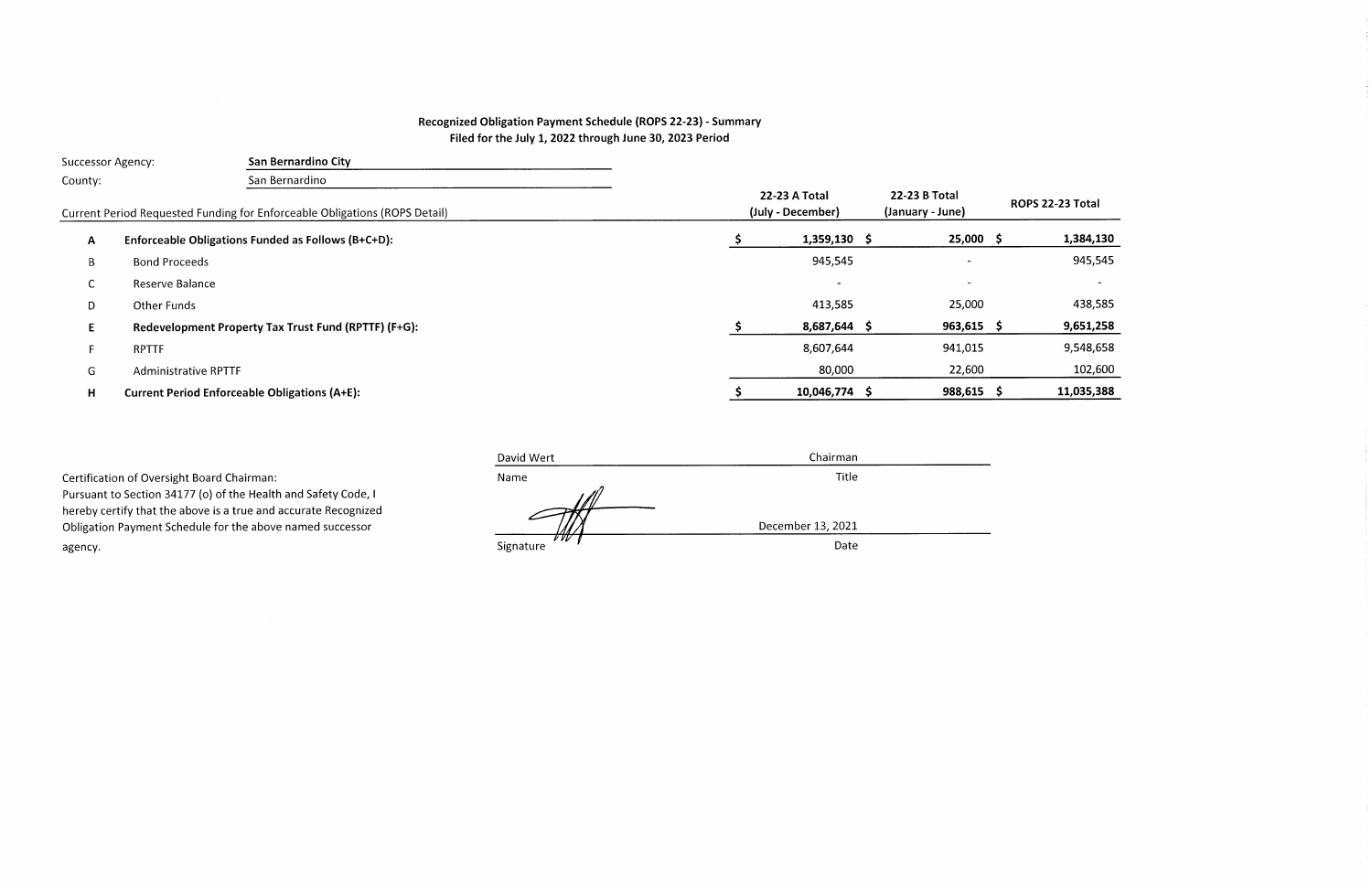|                                                                             |                                                                               |                       |                         |                                |                                                                                                                                                                                                                                                                                   |              |                       |              | July 1,2022 through June 30, 2023<br>(Report Amounts in Whole Dollars) |           | San Bernardino City Recognized Obligation Payment Schedule (ROPS 22-23) - ROPS Detail |                           |              |               |                        |                                    |                          |              |              |                         |  |
|-----------------------------------------------------------------------------|-------------------------------------------------------------------------------|-----------------------|-------------------------|--------------------------------|-----------------------------------------------------------------------------------------------------------------------------------------------------------------------------------------------------------------------------------------------------------------------------------|--------------|-----------------------|--------------|------------------------------------------------------------------------|-----------|---------------------------------------------------------------------------------------|---------------------------|--------------|---------------|------------------------|------------------------------------|--------------------------|--------------|--------------|-------------------------|--|
| A                                                                           |                                                                               |                       |                         |                                |                                                                                                                                                                                                                                                                                   | н.           |                       | - 11         | K .                                                                    |           | M                                                                                     |                           |              |               |                        |                                    |                          |              |              | <b>W</b>                |  |
|                                                                             |                                                                               |                       |                         |                                |                                                                                                                                                                                                                                                                                   |              | Total                 |              |                                                                        |           |                                                                                       | 22-23 A (July - December) |              |               |                        |                                    | 22-23 B (January - June) |              |              |                         |  |
| Project Name/Debt Obligation<br>Obligation Type<br>Item #                   |                                                                               | Contract/Agreement    | Contract/Agreemen       | Payee                          | <b>Description/Project Scope</b>                                                                                                                                                                                                                                                  | Project Area | Outstanding           | Retired      | <b>ROPS 22-23</b>                                                      |           |                                                                                       | <b>Fund Sources</b>       |              |               | 22-23 A                | <b>Fund Sources</b>                |                          |              |              | 22-23 B                 |  |
|                                                                             |                                                                               | <b>Execution Date</b> | <b>Termination Date</b> |                                |                                                                                                                                                                                                                                                                                   |              | Debt or<br>Obligation |              | Total                                                                  |           | <b>Bond Proceeds</b><br>Reserve Balance                                               | Other Funds               | <b>RPTTF</b> | Admin RPTTF   | Total                  | Bond Proceeds Reserve Balance      | Other Funds              | <b>RPTTF</b> | Admin RPTTF  | Total                   |  |
|                                                                             |                                                                               |                       |                         |                                |                                                                                                                                                                                                                                                                                   |              | \$ 60.074.896         |              | \$ 11,035,388                                                          |           | $945.545$ \$<br>$\sim 100$                                                            | 413.585                   | 8.607.644    |               | 80,000 \$ 10,046,774   | $-1$ s<br><b>Contract Contract</b> | 25,000                   | 941.015      | 22,600       | 988,615                 |  |
| 8 2005A TABs                                                                | Bonds Issued On or<br>Before 12/31/10                                         | 9/22/2005             | 10/1/2025               | US Bank                        | SC, CCN, SEIP, NW, TRI, UP and<br><b>SV Projects</b>                                                                                                                                                                                                                              | All          | 11.334.95             | $\mathsf{N}$ |                                                                        | 3.037.182 | $\overline{\phantom{a}}$                                                              | 400.000                   | 2,417,388    |               | 2.817.388              |                                    |                          | 219,794      |              | 219,794                 |  |
| 9 2005B TABs                                                                | Bonds Issued On or                                                            | 9/22/2005             | 10/1/2025               | US Bank                        | SC, CCN, SEIP, NW, TRI, UP and<br><b>SV Projects</b>                                                                                                                                                                                                                              | All          | 4,012,307             | N            |                                                                        | 1.051.700 |                                                                                       |                           | 973,356      |               | 973,356                |                                    |                          | 78.344       |              | 78,344                  |  |
| 10 2010A RECOVERY ZONE                                                      | Before 12/31/10<br>Bonds Issued On or                                         | 12/21/2010            | 6/30/2021               | US Bank                        | Recovery Zone Projects                                                                                                                                                                                                                                                            | All          |                       | $\mathsf{Y}$ |                                                                        | ٠.        |                                                                                       |                           |              |               |                        |                                    |                          |              |              | $\sim$                  |  |
| 11 2010B TABs                                                               | Before 12/31/10<br><b>Bonds Issued After</b><br>12/31/10                      | 2/1/2011              | 6/30/2021               | US Bank                        | Northwest Project Area                                                                                                                                                                                                                                                            | All          |                       | $\mathsf{v}$ |                                                                        | . .       |                                                                                       |                           |              |               |                        |                                    |                          |              |              | $\sim$                  |  |
| 1995H Highland Lutheran SR                                                  | Revenue Bonds Issued                                                          | 7/1/1995              | 7/1/2025                | US Bank                        | <b>Sr Housing Complex</b>                                                                                                                                                                                                                                                         | All          | 591.588               | N            |                                                                        | 150,120   |                                                                                       | $\sim$                    | 15,060       |               | 15,060                 |                                    |                          | 135.060      |              | 135,060                 |  |
| Housing<br>13 1995R Casa Ramona Sr Housing                                  | On or Before 12/31/10<br><b>Revenue Bonds Issued</b><br>In or Before 12/31/10 | 7/1/1995              | 7/1/2025                | US Bank                        | Ramona Sr Housing Complex                                                                                                                                                                                                                                                         | All          | 518,434               | N            |                                                                        | 132,169   |                                                                                       | 13,585                    | $\sim$       |               | 13,585                 |                                    | 25,000                   | 93,584       |              | 118,584                 |  |
| 18 Arden-Guthrie Sec. 108 Bonds                                             | Bonds Issued On or<br>Before 12/31/10                                         | 7/24/2006             | 8/1/2026                | Bank of New York               | North Arden/Guthrie Project --<br>Subordinate Credit to CDBG                                                                                                                                                                                                                      | All          | 3,658,243             | N            |                                                                        | ٠.        |                                                                                       |                           |              |               |                        |                                    |                          |              |              | $\sim$                  |  |
| PERS - Unfunded Pension<br>Obligation                                       | <b>Unfunded Liabilities</b>                                                   | 6/30/2010             | 6/30/2045               | CalPERS                        | he amount of the unfunded<br>pension obligation was established                                                                                                                                                                                                                   | All          | 12.851.025            | N            |                                                                        | 609,799   |                                                                                       |                           | 609.799      |               | 609,799                |                                    |                          |              |              |                         |  |
| 31 Retiree Health Benefit                                                   | Miscellaneous                                                                 | 6/23/2005             | 6/30/2045               | Various Retired                | y Cal PERS<br>Retiree Supplemental Health                                                                                                                                                                                                                                         | All          | 772,800               | $\mathsf{N}$ |                                                                        | 33,600    |                                                                                       |                           | 16,800       |               | 16,800                 |                                    |                          | 16,800       |              | 16,800                  |  |
|                                                                             |                                                                               |                       |                         | Employees                      | Benefit per Agency Policy<br>Various admin activities in support                                                                                                                                                                                                                  |              |                       |              |                                                                        |           |                                                                                       |                           |              |               |                        |                                    |                          |              |              |                         |  |
| 32 Successor Agency Admin.                                                  | <b>Admin Costs</b>                                                            | 7/1/2022              | 6/30/2023               | Various Employees &<br>Vendors | of the dissolution of the former<br>RDA (equals 3% of excel Cell N-6)                                                                                                                                                                                                             | All          | 530,600               | N            | -S                                                                     | 102,600   |                                                                                       |                           |              | $80.000$ \ \$ | 80,000                 |                                    |                          |              | $22.600$ \$  | 22,600                  |  |
| 84 Securities Servicing                                                     | Fees                                                                          | 3/2/1998              | 12/1/2031               | US Bank                        | Securities Servicing of all Bonds                                                                                                                                                                                                                                                 | All          | 203,280               | N            |                                                                        | 27,070    |                                                                                       |                           | 8.500        |               | 8.500                  |                                    |                          | 18.570       |              | 18,570                  |  |
| Reimbursement Agreement for Debt Bonds Issued On or<br>Service on 1999 COPs | Before 12/31/10                                                               | 9/29/1999             | 9/1/2024                | City of San Bernardino         | Reimbursement for Debt Service<br>for 1999 COPs (201 Bldg, &<br>South Valle)                                                                                                                                                                                                      | All          | 1.881.713             | N            |                                                                        | 625.438   |                                                                                       |                           | 592.713      |               | 592.713                |                                    |                          | 32.725       |              | 32,725                  |  |
| 120 Continuing Disclosure Services                                          | <b>Professional Services</b>                                                  | 10/1/2012             | 12/1/2031               | Urban Futures, Inc.            | Continuing Disclosure Services for<br>1999 COPs, 2005A, 2005B,<br>2016A, 2016B, and 2021A TABs -<br>ROPS "B" Cycle Only                                                                                                                                                           | All          | 81,000                | N            | -S.                                                                    | 9,000     |                                                                                       |                           |              |               |                        |                                    |                          | 9.000        |              | 9,000                   |  |
| 125 2016 Refunding TABs (Interest<br>Portion Only)                          | <b>Refunding Bonds</b><br>Issued After 6/27/12                                | 3/23/2016             | 12/1/2031               | US Bank                        | Refunding TABs of the 1998B.<br>2002, 2002A and 2006 TABs and<br>the 2010 and 2011 EB-5 Notes                                                                                                                                                                                     | All          | 2,163,465             | $\mathsf{N}$ |                                                                        | 699,390   |                                                                                       |                           | 385,090      |               | 385,090                |                                    |                          | 314,300      |              | 314,300<br>$\mathbf{s}$ |  |
| 2016 Refunding TABs (Principal<br>Reduction Portion Only)                   | <b>Refunding Bonds</b><br>Issued After 6/27/12                                | 3/23/2016             | 12/1/2031               | US Bank                        | Refunding TABs of the 1998B,<br>2002, 2002A and 2006 TABs and<br>the 2010 and 2011 EB-5 Notes                                                                                                                                                                                     | All          | 16.670.000            | N            | $\mathbf{s}$                                                           | 3.125.000 |                                                                                       |                           | 3.125.000    |               | 3,125,000              |                                    |                          |              |              |                         |  |
| 132 Capital Improvement Projects<br>Funded by 2010B TABs                    | <b>Bond Funded Project</b><br>2011                                            | 2/1/2011              | 4/1/2028                | City of San Bernardino         | Capital improvements to be<br>selected consistent with the<br>applicable bond documents to be<br>managed by City. Per the BEA<br>and DOF approval, \$135,078 has<br>been transferred to the City. Any<br>remaining balance to be<br>transferred requires a Last and<br>inal ROPS. | All          | 945,545               | N            | l s                                                                    | 945,545   | 945,545                                                                               |                           |              |               | 945,545                |                                    |                          |              |              | $\sim$                  |  |
| 134 2021 Refunding TABs                                                     | <b>Refunding Bonds</b><br>Issued After 6/27/12                                | 7/8/2021              | 10/1/2029               | US Bank                        | Refunding TABs of the 2010A                                                                                                                                                                                                                                                       | All          | 3.859.946             | $\mathsf{N}$ |                                                                        | 486,775   |                                                                                       |                           | 463.938      |               | 463.938                |                                    |                          | 22.838       |              | 22,838                  |  |
|                                                                             |                                                                               |                       |                         |                                |                                                                                                                                                                                                                                                                                   |              |                       |              | -S                                                                     | $\sim$    |                                                                                       |                           |              |               | $\mathbf{s}$<br>$\sim$ |                                    |                          |              | $\mathbf{s}$ | $\sim$                  |  |
|                                                                             |                                                                               |                       |                         |                                |                                                                                                                                                                                                                                                                                   |              |                       |              |                                                                        | $\sim$    |                                                                                       |                           |              |               | $\sqrt{s}$<br>$\sim$   |                                    |                          |              | $\mathbf{s}$ | $\sim$                  |  |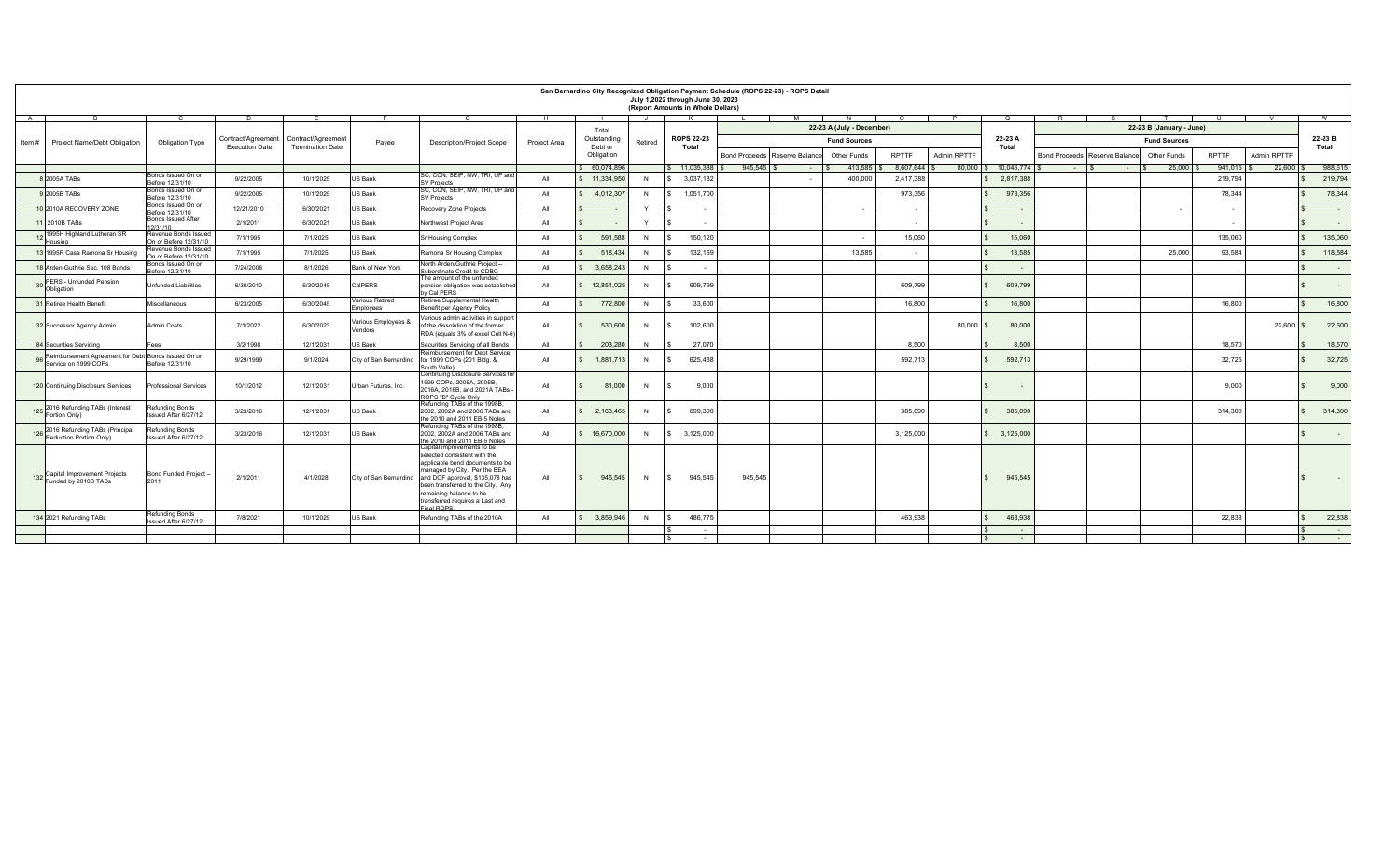#### **San Bernardino City Recognized Obligation Payment Schedule (ROPS 22-23) - Report of Cash Balances July 1, 2019 through June 30, 2020**

**(Report Amounts in Whole Dollars)**

| A              | B                                                                                                                                                             | C                    | D                    | E.                              | F                  | G                        | Н.                                                                                                                                                                                                                                                                                                                                                                                                                                                                                                                                                                                                                                                                                                                                 |  |  |  |
|----------------|---------------------------------------------------------------------------------------------------------------------------------------------------------------|----------------------|----------------------|---------------------------------|--------------------|--------------------------|------------------------------------------------------------------------------------------------------------------------------------------------------------------------------------------------------------------------------------------------------------------------------------------------------------------------------------------------------------------------------------------------------------------------------------------------------------------------------------------------------------------------------------------------------------------------------------------------------------------------------------------------------------------------------------------------------------------------------------|--|--|--|
|                |                                                                                                                                                               |                      |                      | <b>Fund Sources</b>             |                    |                          |                                                                                                                                                                                                                                                                                                                                                                                                                                                                                                                                                                                                                                                                                                                                    |  |  |  |
|                |                                                                                                                                                               |                      | <b>Bond Proceeds</b> | <b>Reserve Balance</b>          | <b>Other Funds</b> | <b>RPTTF</b>             |                                                                                                                                                                                                                                                                                                                                                                                                                                                                                                                                                                                                                                                                                                                                    |  |  |  |
|                |                                                                                                                                                               |                      |                      |                                 |                    |                          | <b>Comments</b>                                                                                                                                                                                                                                                                                                                                                                                                                                                                                                                                                                                                                                                                                                                    |  |  |  |
|                |                                                                                                                                                               |                      |                      | Prior ROPS RPTTF<br>and Reserve |                    |                          |                                                                                                                                                                                                                                                                                                                                                                                                                                                                                                                                                                                                                                                                                                                                    |  |  |  |
|                | ROPS 19-20 Cash Balances                                                                                                                                      | Bonds issued on or   | Bonds issued on or   | Balances retained for           | Rent,<br>Grants,   | Non-Admin<br>and         |                                                                                                                                                                                                                                                                                                                                                                                                                                                                                                                                                                                                                                                                                                                                    |  |  |  |
|                | (07/01/19 - 06/30/20)                                                                                                                                         | before 12/31/10      | after 01/01/11       | future period(s)                | Interest, etc.     | Admin                    |                                                                                                                                                                                                                                                                                                                                                                                                                                                                                                                                                                                                                                                                                                                                    |  |  |  |
|                |                                                                                                                                                               |                      |                      |                                 |                    |                          |                                                                                                                                                                                                                                                                                                                                                                                                                                                                                                                                                                                                                                                                                                                                    |  |  |  |
|                | Beginning Available Cash Balance (Actual 07/01/19)<br>RPTTF amount should exclude "A" period distribution amount                                              | 15,283,293           | 3,914,407            | 732,256                         | 1,742,701          |                          | For Cell C-1, D-1, E-1 and F-1 the beginning amounts are in balance with the cash<br>held by the Trustee, US Bank, in accordance with the US Bank trust statements,<br>and with the Successor financial statements ending June 30, 2019, and bring the<br>ending balances on line 4 for June 30, 2020 into balance with US Bank and the<br>74,654 Successor financial statements. For Cell G-1, the zero shown is less Prior Period<br>Adjustments to be withheld (PPA for FY 16-17 - \$74,654 was withheld FY 19-20,                                                                                                                                                                                                              |  |  |  |
|                |                                                                                                                                                               |                      |                      |                                 |                    |                          | PPA FY 17-18 \$219,026 to be withheld FY 20-21, PPA FY 18-19 \$788,245 to be<br>withheld FY 21-22, and the estimated PPA for FY 19-20, to be withheld FY 22-23,<br>in the amount of \$380,749 is shown on line 5).                                                                                                                                                                                                                                                                                                                                                                                                                                                                                                                 |  |  |  |
| $\overline{2}$ | Revenue/Income (Actual 06/30/20)<br>RPTTF amount should tie to the ROPS 18-19 total distribution<br>from the County Auditor-Controller                        |                      | 30,928               | $\Omega$                        | 734,699            |                          | Cell D-2 represents interest earnings on the 2010B bonds. Cell F-2 equals<br>14,837,030 \$734,699 of interest and other revenue for ROPS period 19-20. The amount<br>shown in Cell G-2 equals the actual RPTTF funds received for ROPS 19-20.                                                                                                                                                                                                                                                                                                                                                                                                                                                                                      |  |  |  |
| 3              | Expenditures for ROPS 19-20 Enforceable Obligations<br>(Actual 06/30/20)                                                                                      | 1,402,032            | $\Omega$             | 726,297                         | 830,406            |                          | Cell C-3 represents the amount of Bond Proceeds transferred to the City and spen<br>in ROPS 19-20 per the DOF approved 3-21-16 Bond Expenditure Agreement. Cel<br>14,456,281 E-3 represents other/collateral funds used for the 2016 Bond debt service. Cell F-<br>3 represents the expenditures from other funds in ROPS 19-20 for bond debt<br>service. Cell G-3 represents the expenditures from RPTTF for ROPS 19-20.                                                                                                                                                                                                                                                                                                          |  |  |  |
| 4              | Retention of Available Cash Balance (Actual 06/30/20)<br>RPTTF amount retained should only include the amounts<br>distributed as reserve for future period(s) | 13,881,261           | 3,945,335            | 5,959                           | 1,646,994          |                          | Cells C-4 and D-4 are the remaining balances, in accordance with the Trial<br>Balances, for the DSRFs and bond proceeds held by the bond Trustee, US Bank.<br>Cell E-4 equals the balance of the compensating/collateral balance deposit with<br>CBB related to EO #41, of which the amount of \$726,297 was programmed for<br>0 ROPS 19-20 debt services, with the balance of \$5,959 reprogrammed in ROPS 21<br>22. Cell F-4 includes previous rental and other income and interest income<br>reprogrammed in ROPS 20-21 (\$1,700,000) and reprogrammed in ROPS 21-22<br>(\$994,041), leaving a balance of \$400,000 to be programmed in ROPS 22-23.<br>Cell G-4 would represent the sum of any unused RPTTF from prior periods. |  |  |  |
|                | 5 ROPS 19-20 RPTTF Prior Period Adjustment<br>RPTTF amount should tie to the Agency's ROPS 19-20 PPA<br>form submitted to the CAC                             |                      |                      | No entry required               |                    |                          | Cell G-5 represents the Prior Period Adjustment for ROPS 19-20 of \$380,749. In<br>Fy 19-20, the Prior Period Adjustment for ROPS 16-17 reduced the RPTTF by<br>380,749   \$74,654, in Fy 20-21 the Prior Period Adjustment for ROPS 17-18 in the amount of<br>\$219,026 will reduce the RPTTF, and in FY 21-22 the Prior Period Adjustment for<br>ROPS 18-19 in the amount of \$788,245 will reduce the RPTTF.                                                                                                                                                                                                                                                                                                                    |  |  |  |
| 6              | Ending Actual Available Cash Balance (06/30/20)                                                                                                               | \$<br>0 <sup>1</sup> |                      | $0$ $\sqrt{5}$<br>$0$   \$      |                    | 0 <sup>5</sup><br>74,654 |                                                                                                                                                                                                                                                                                                                                                                                                                                                                                                                                                                                                                                                                                                                                    |  |  |  |
|                | C to F = $(1 + 2 - 3 - 4)$ , G = $(1 + 2 - 3 - 4 - 5)$                                                                                                        |                      |                      |                                 |                    |                          |                                                                                                                                                                                                                                                                                                                                                                                                                                                                                                                                                                                                                                                                                                                                    |  |  |  |